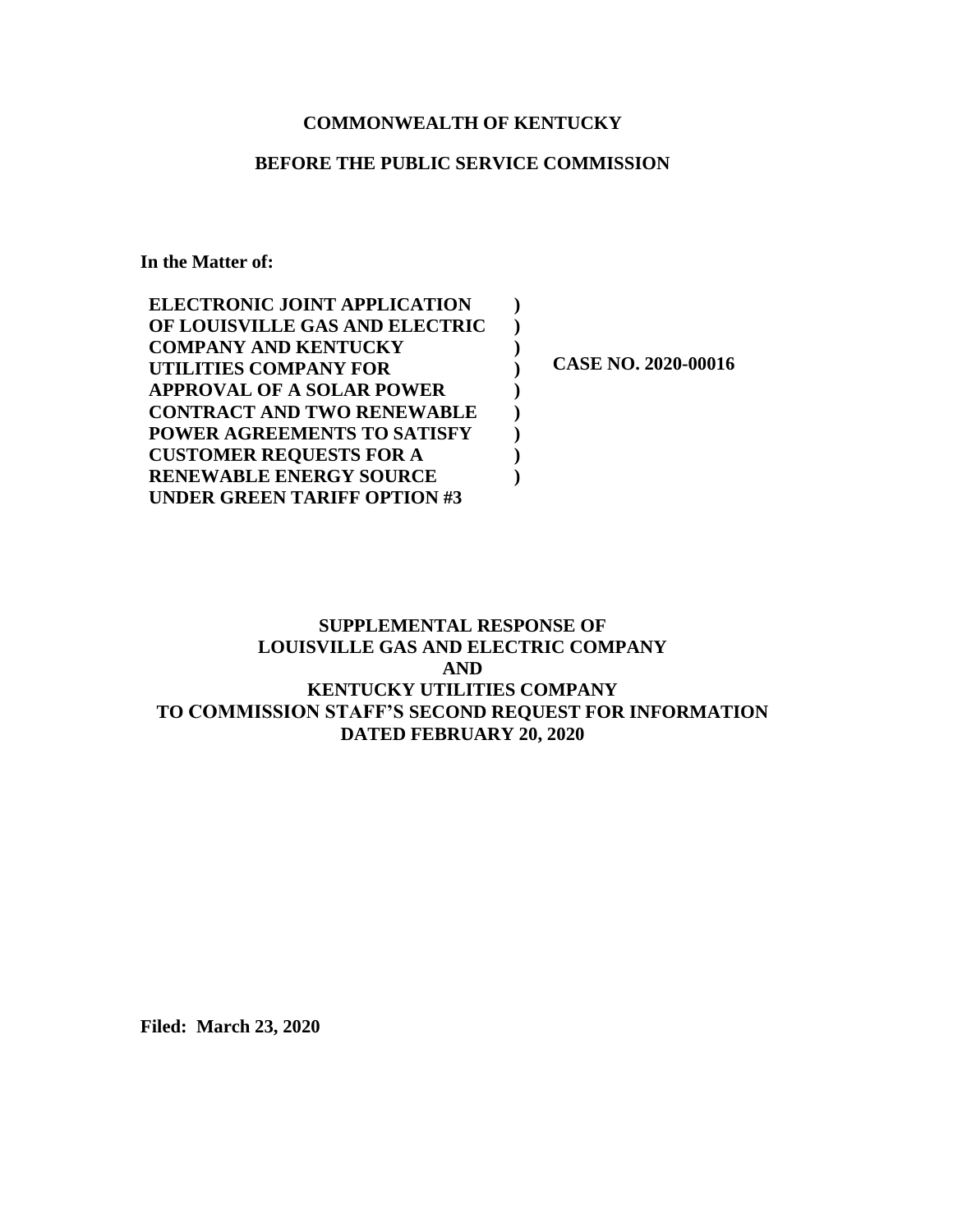# **Louisville Gas and Electric Company and Kentucky Utilities Company Supplemental Response to Commission Staff's Second Request for Information Dated February 20, 2020**

## **Case No. 2020-00016**

### **Question No. 1**

### **Witness: Robert M. Conroy / David S. Sinclair / Counsel**

- Q-1. Refer to the application, paragraphs 17-21, and the Direct Testimony of Robert M. Conroy, page 3, line 14, through page 7, line 2, which address the legal standard for Commission review of a power purchase agreement (PPA) under KRS 278.020(1) and KRS 278.300 for the 75 percent of energy allocated to Toyota Motor Manufacturing Kentucky, Inc. (Toyota) and Dow Silicones Corporation (Dow), but not for the 25 percent of energy to be allocated to native load.
	- a. Explain in specific detail how the 25 percent of energy to be allocated to native load satisfies the legal standard under KRS 278.020(1) regarding need for additional generation and the absence of wasteful duplication.
	- b. Explain in specific detail how the 25 percent of energy to be allocated to native load satisfies the legal standard(s) under KRS 278.300, regarding whether the proposal is for some lawful object within the utility's corporate purpose and is necessary and appropriate.
	- c. Provide the calculation of the estimated fuel cost savings (net and gross) for the 25 percent of energy allocated to native load that LG&E/KU assert will displace higher-cost energy in the economic dispatch of LG&E/KU's fossil fuel generation units. The calculation should be in Excel spreadsheet format with all formulas unprotected and all rows and columns fully accessible. In the discussion of the calculation results, include and highlight both the estimated fuel cost savings from displaced generation and the effects of any increased or reduced off system sales (OSS). All assumptions and parameters used in the cited economic dispatch should be fully explained in complete detail.
	- d. Provide a detailed comparison of the estimated fuel cost savings and the estimated cost to ratepayers of the 25 MW allocated to native load.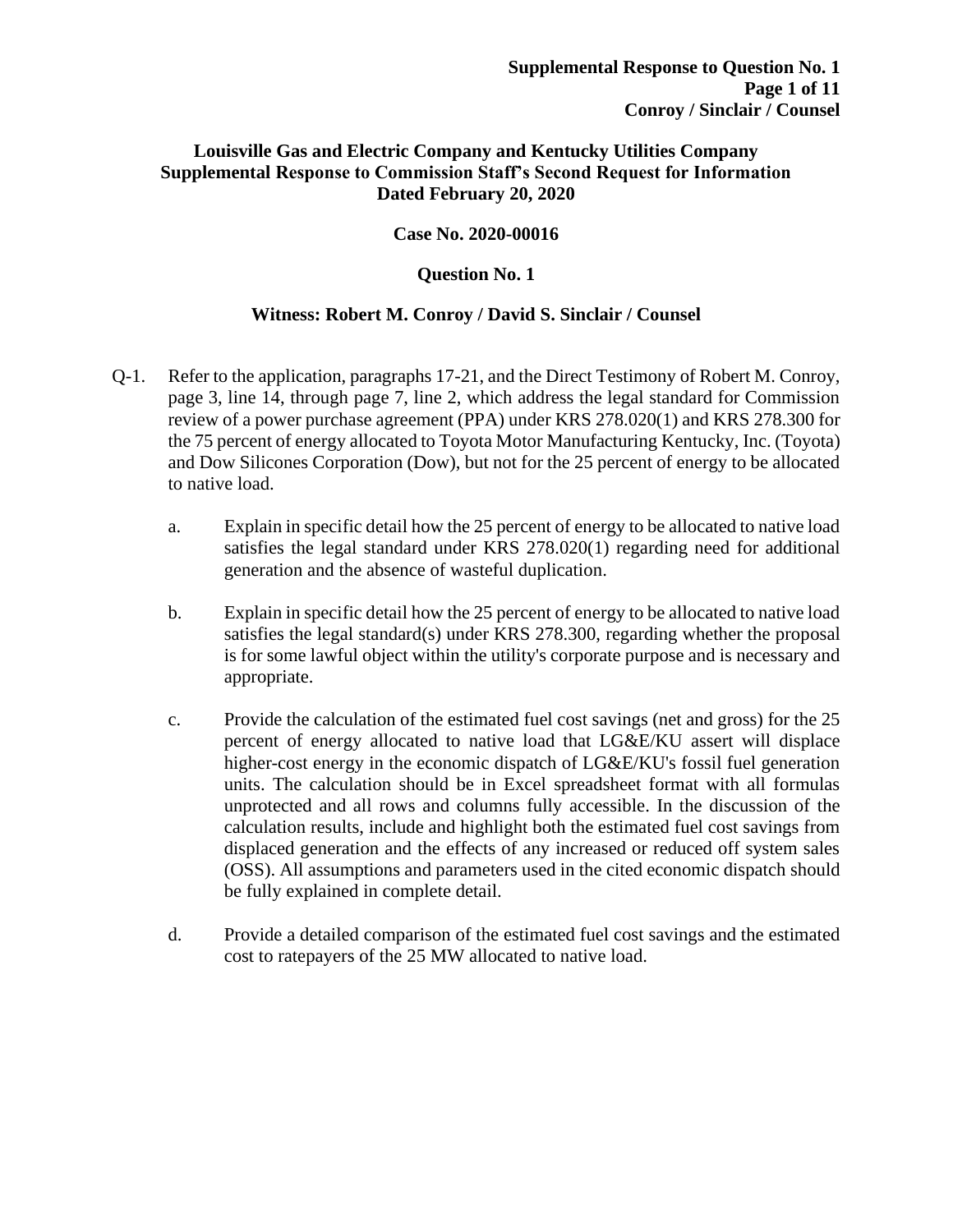### A-1. **Response (February 26, 2020)**

a. The Companies have a legal obligation to furnish adequate, efficient and reasonable service. KRS 278.030(2). This obligation includes the procurement of energy at the lowest reasonable costs. The Commission has interpreted its fuel adjustment clause regulation (807 KAR 5:056) as imposing upon electric utilities the obligation to engage in fuel procurement practices that result in reasonable fuel costs for its ratepayers.

One method by which electric utilities meet their obligations is through economy energy purchases. "Economy energy is 'energy produced and supplied from a more economical source in one system, substituted for that being produced or capable of being produced by a less economical source in another system. Economy energy sales occur when utilities purchase energy from other utilities that can generate the energy at lower cost." *East Kentucky Power Cooperative*, Case No. 2004-00430 (Ky. PSC Feb. 7, 2005) (citations omitted) (Nev. 1981)) at 4, fn. 2. Even though the utility has generation capacity to meet customer demand, it is more economical and more beneficial to its ratepayers if it purchases the energy rather than use its existing generation assets. The Commission has long recognized and approved the use of economy energy purchases. *See* 807 KAR 5:056, Section (1)(3).

The portion of the PPA energy allocated to native load customers is analogous to an economy energy purchase. The Companies expect, as evidenced by the direct testimony of Mr. Sinclair, the PPA is likely to result in lower energy costs (including the sale of RECs) on a present value basis over the term of the agreement than if the energy is generated from the Companies' existing generation facilities.

On the issue of wasteful duplication, the Commission has stated:

"Wasteful duplication" is defined as "an excess of capacity over need" and "an excessive investment in relation to productivity or efficiency, and an unnecessary multiplicity of physical properties." To demonstrate that a proposed facility does not result in wasteful duplication, we have held that the applicant must demonstrate that a thorough review of all reasonable alternatives has been performed. Selection of a proposal that ultimately costs more than an alternative does not necessarily result in wasteful duplication. All relevant factors must be balanced. The Commission has long recognized that the principle of least-cost is one of the fundamental foundations utilized when setting rates that are fair, just, and reasonable and that this principle is embedded in KRS 278.020(1).

*Kentucky Power Company*, Case No. 2012-00578 (Ky. PSC Oct. 7, 2013) at 27.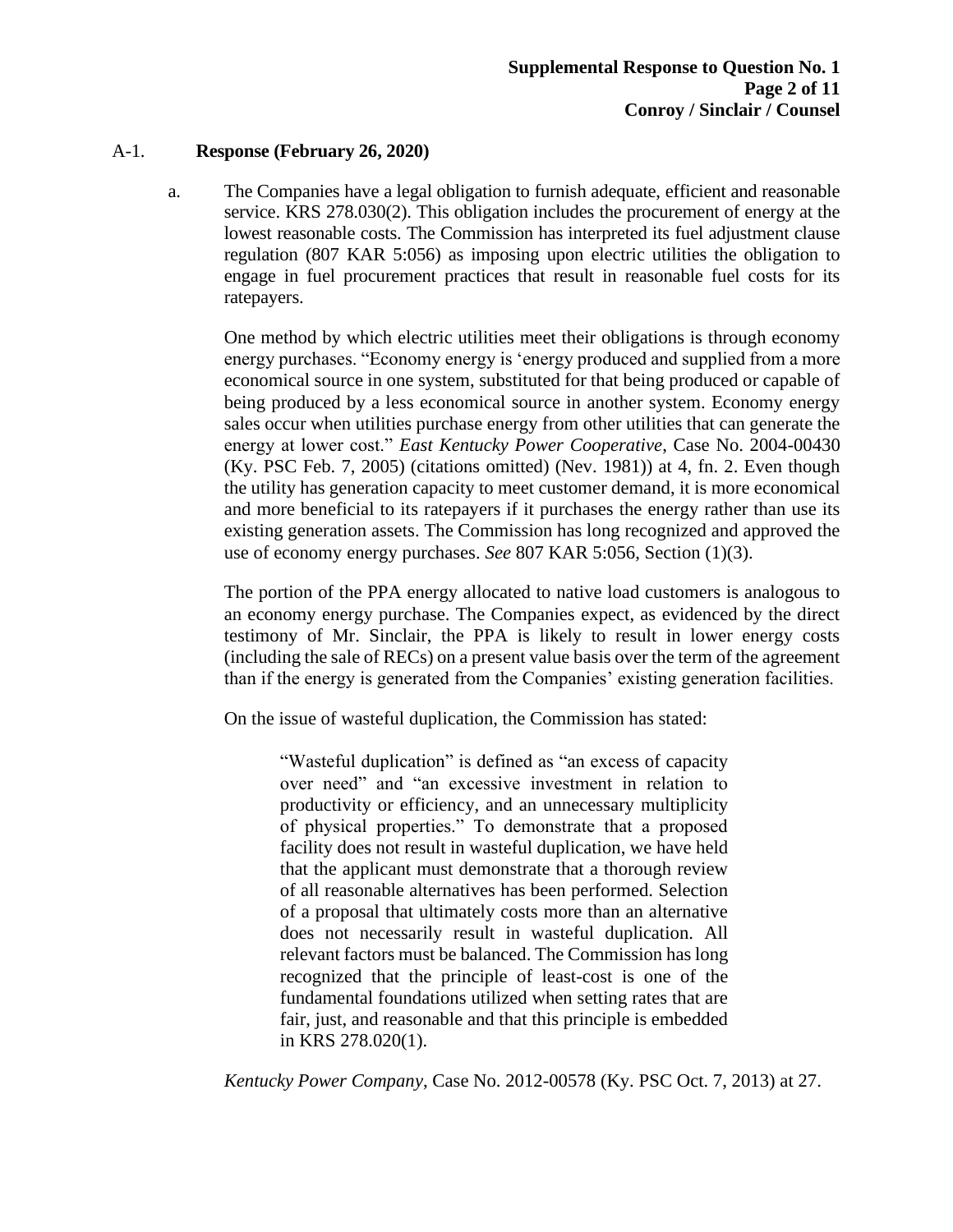As it relates to the portion of the PPA energy allocated to native load customers, the PPA does not result in wasteful duplication of facilities. As demonstrated in Mr. Sinclair's testimony, the Companies thoroughly evaluated the PPA against other alternatives, including the use of the Companies' existing fossil fuel generation facilities, and found the PPA's energy costs combined with the sale of RECs over the term of the PPA will likely result in ratepayers achieving lower energy costs. No excessive investment will result from the PPA as the Companies are merely purchasing lower cost energy instead of fossil fuels and are not constructing or otherwise adding any facilities. The PPA does not increase the Companies' capital assets and will not increase their rate base upon which a return on investment is required.

The PPA will also produce some important, but difficult to quantify, benefits for the Companies and their ratepayers. It will allow the Company to work with solar facilities on a larger scale and will provide useful information for integrating additional cost-effective renewable generation on the Companies' system in the future.

- b. See the response to part a above.
- c. See attached. This information is confidential and is being produced under seal pursuant to a Joint Petition for Confidential Protection.

Attachment 1 contains the Companies' calculations of energy cost savings by scenario. The first section in the "Calculations" worksheet shows annual energy, price, and the resulting calculation of energy costs for the Solar Power Contract. The next section shows the calculation of REC credits at varying REC prices, based on the annual energy from the Solar Power Contract. The following section contains the same data as was provided in Table 15 of Exhibit DSS-2 – the average annual energy cost savings for the Solar Power Contract by scenario. The annual energy cost savings from displaced generation are then calculated from the annual Solar Power Contract energy and the average annual energy cost savings. Finally, the net revenue requirements for the portion of the Solar Power Contract allocated to all customers are calculated by scenario for each REC price based on each of the components calculated above – Solar Power Contract energy costs, REC credits, and energy cost savings from displaced generation – scaled by 25% to represent the portion allocated to all customers. The "Summary" worksheet contains a summary of the NPVRR for the portion of the Solar Power Contract allocated to all customers by scenario and REC price – the same data as was provided in Table 12 of Exhibit DSS-2.

As explained in Section 6.3 of Exhibit DSS-2, the Companies projected hourly energy cost savings for the Solar Power Contract in each of the scenarios by ranking the decremental costs of each MW of each unit committed in each hour, and then summing the highest decremental costs representative of the expected solar generation in that hour. Because of the high volume of data utilized in these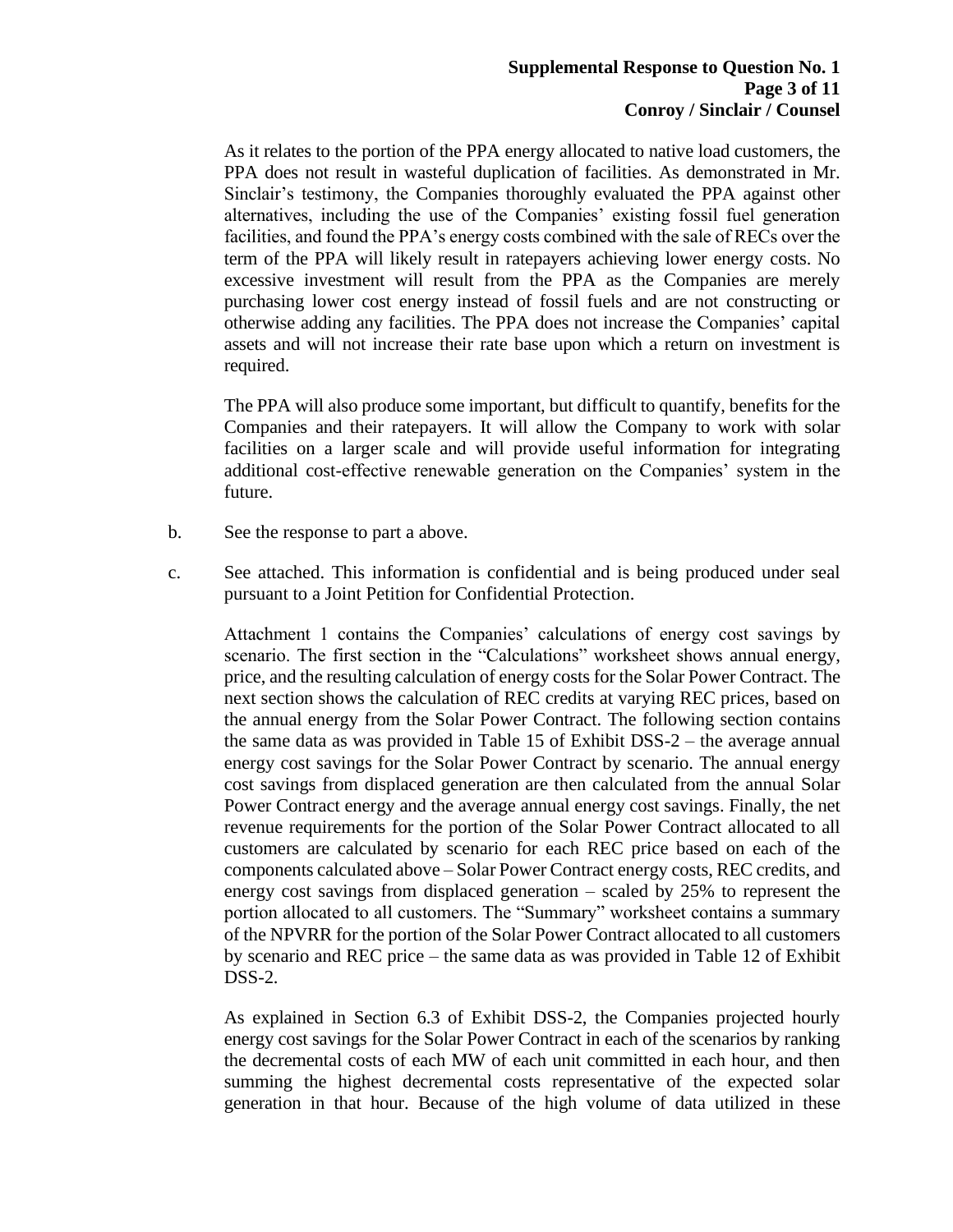### **Supplemental Response to Question No. 1 Page 4 of 11 Conroy / Sinclair / Counsel**

calculations, the Companies performed these calculations using SAS, a data processing software. Annual sums of the SAS results are shown in Attachment 1 as "Energy Cost Savings from Displaced Generation." As an example of their process, the Companies have included Attachment 2, which shows the detailed hourly calculation of energy cost savings from displaced generation for one scenario (low fuel prices, zero CO2 emissions prices, and 55-year unit life) in one year (2022). Attachment 2 shows for each hour the displaced units, decremental generation costs, rank of the displaced MWh by generation cost, solar generation, decremental energy, and resulting displaced energy costs. For each hour, the sum of decremental energy is equal to solar generation per hour. The sum of hourly displaced energy costs in Attachment 2 (shown in cell J224,368) equals the annual energy cost savings from displaced generation for the low fuel prices, zero  $CO<sub>2</sub>$  emissions prices, 55-year life scenario in year 2022, shown in cell F37 of Attachment 1. The average energy cost savings calculated in cell K224,368 of Attachment 2 equals the average annual energy cost savings for the low fuel prices, zero CO2 emissions prices, 55-year life scenario in year 2022, shown in cell F21 of Attachment 1. The Companies repeated these calculations for each year and each scenario.

As explained in Sections 3.2 and 3.4 of Exhibit DSS-2, generation for off-system sales is very small compared to native load energy requirements and highly uncertain due to market factors that are beyond the Companies' control. Therefore, consistent with the Companies' prior practice for making resource-planning decisions, the potential impact to off-system sales was not considered in the analysis. Furthermore, given the intermittent nature of solar generation, it will be very difficult, except on the clearest of days, to assume that the generation will be available ahead of time in order to make off-system sales.

d. See Mr. Sinclair's testimony page 15, line 12 through page 18, line 3. Also see Section 3.4 and Section 4 in Exhibit DSS-2 to Mr. Sinclair's testimony. See also response to part c above.

### **Supplemental Response (March 23, 2020)**

a. The portion of the Companies' Application referenced in the Request for Information refers to the standard that the Commission applied to prior applications for authorization to enter purchase power agreements. No Kentucky court has expressly recognized or adopted the Commission's position that purchase power agreements represent the functional equivalent of the construction of a generation facility and must be reviewed in accordance with the standards for the issuance of a certificate of public convenience and necessity ("CPCN"). Furthermore, the record in the present application differs significantly from those of earlier cases in which the Commission made such a finding. Unlike earlier cases in which applicants sought approval of uneconomical and more costly alternatives that provided no benefit to their ratepayers, the Companies' proposed purchased power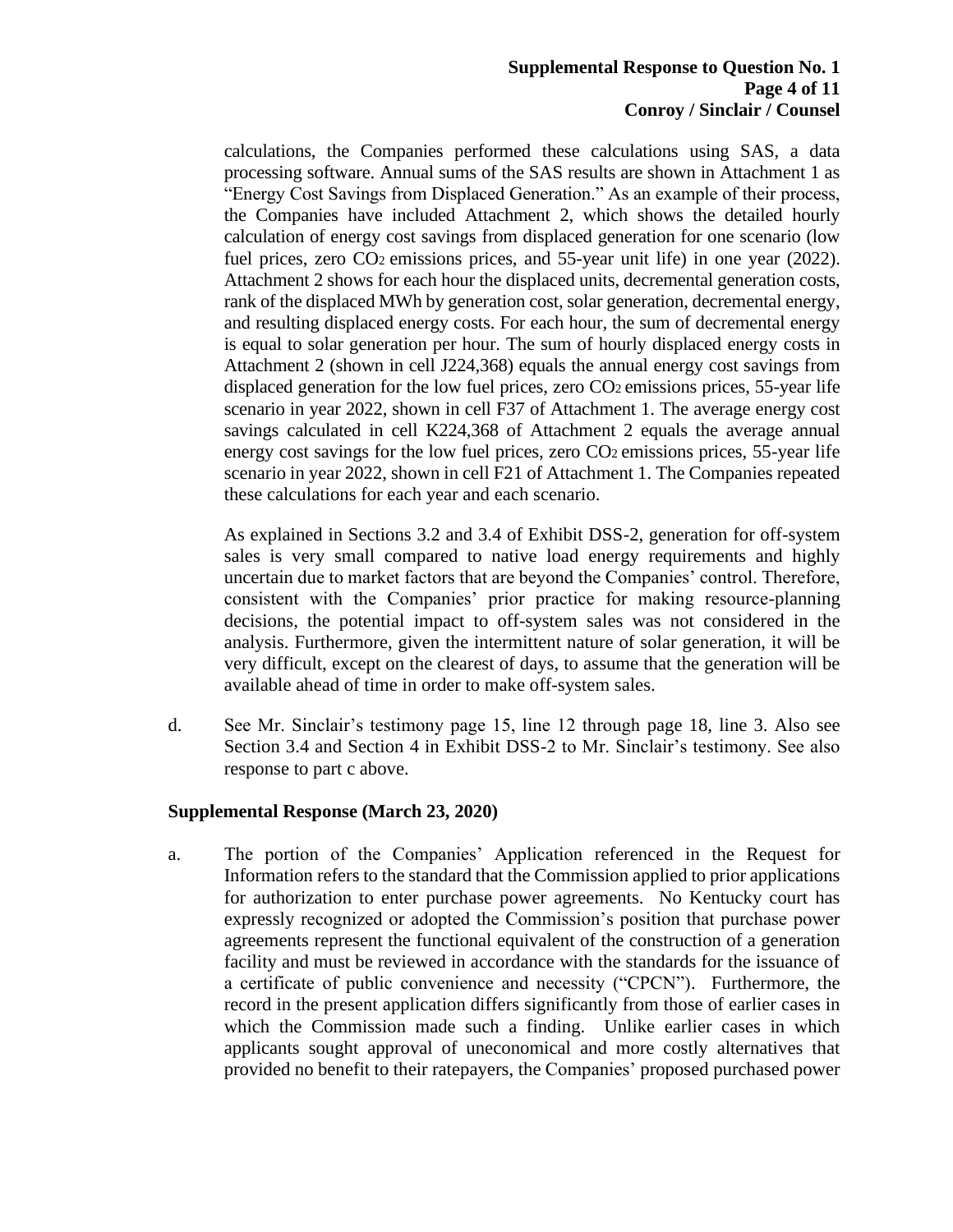agreement with Rhudes Creek Solar LLC ("PPA") represents the least cost alternative and benefits ratepayers.

The Companies do not accept the assumption implicit in the Request that the standards for the issuance of a CPCN are applicable to the PPA in this case. For a purchase power agreement to be equivalent to the construction of new generation facilities, the purchased power must provide firm energy and capacity. In other words, the power purchase must be on a firm basis to function and have the financial and operating impact equivalent to constructing a new generation facility. The proposed PPA, however, is an agreement for the purchase of intermittent energy, not firm power, and thus does not have operational capacity or the financial impact of capacity power. The Companies have no assurances of the timing or quantity of power to be provided. The solar generation facility's production of energy is dependent upon when the sun shines and is not controllable. The quantity of energy obtained through the PPA will vary with weather and the time of the year. Moreover, under the PPA, the Companies pay only for energy if and when it is delivered. They pay no capacity charges. The PPA results in no addition to the Companies' rate base.

The proposed PPA will have no direct impact upon the Companies' balance sheets and is not considered an asset or liability to the Companies for financial reporting purposes. The rating agencies are unlikely to treat the proposed PPA as a debt-like obligation or impute debt to the Companies. The PPA will not raise the Companies risk profile for purposes of determining a reasonable return on equity.

In published guidance on the treatment of purchased power agreements, the two leading rating agencies have indicated that purchase power agreements like the proposed PPA will not be treated as a form of debt. The first rating agency, Moody's Investor Services ("Moody's"), has stated that "[t]he most conservative treatment would be to treat a PPA as a debt obligation of the utility as, by paying the capacity charge, the utility is effectively providing the funds to service the debt associated with the power station."<sup>1</sup> The proposed PPA, however, does not contain a capacity payment, but includes only an energy charge that is based upon the actual amount of intermittent energy the Rhudes Creek solar facility produces. Moreover, where, as here, if the purchased power energy costs are recovered via a passthrough mechanism such as a fuel adjustment clause, Moody's regards such purchase power "obligations as operating costs with no long-term debt-like attributes."<sup>2</sup> As to the 25 percent of the non-firm purchased energy that will be allocated to all customers, its cost will be recovered through the Companies' existing fuel adjustment clauses. As to 75 percent of the non-firm energy allocated to the two Option 3 customers, the cost of that energy will be recovered directly from those customers via the Companies' renewable power agreements with those

<sup>&</sup>lt;sup>1</sup> Moody's Investor Service, "Rating Methodology: Regulated Electric and Gas Utilities" at 42 (June 23, 2017).<br><sup>2</sup> S&P Global "Corporate Methodology: Ratios and Adjustments" at 32 (April 1, 2019)

<sup>2</sup> S&P Global, "Corporate Methodology: Ratios and Adjustments" at 32 (April 1, 2019).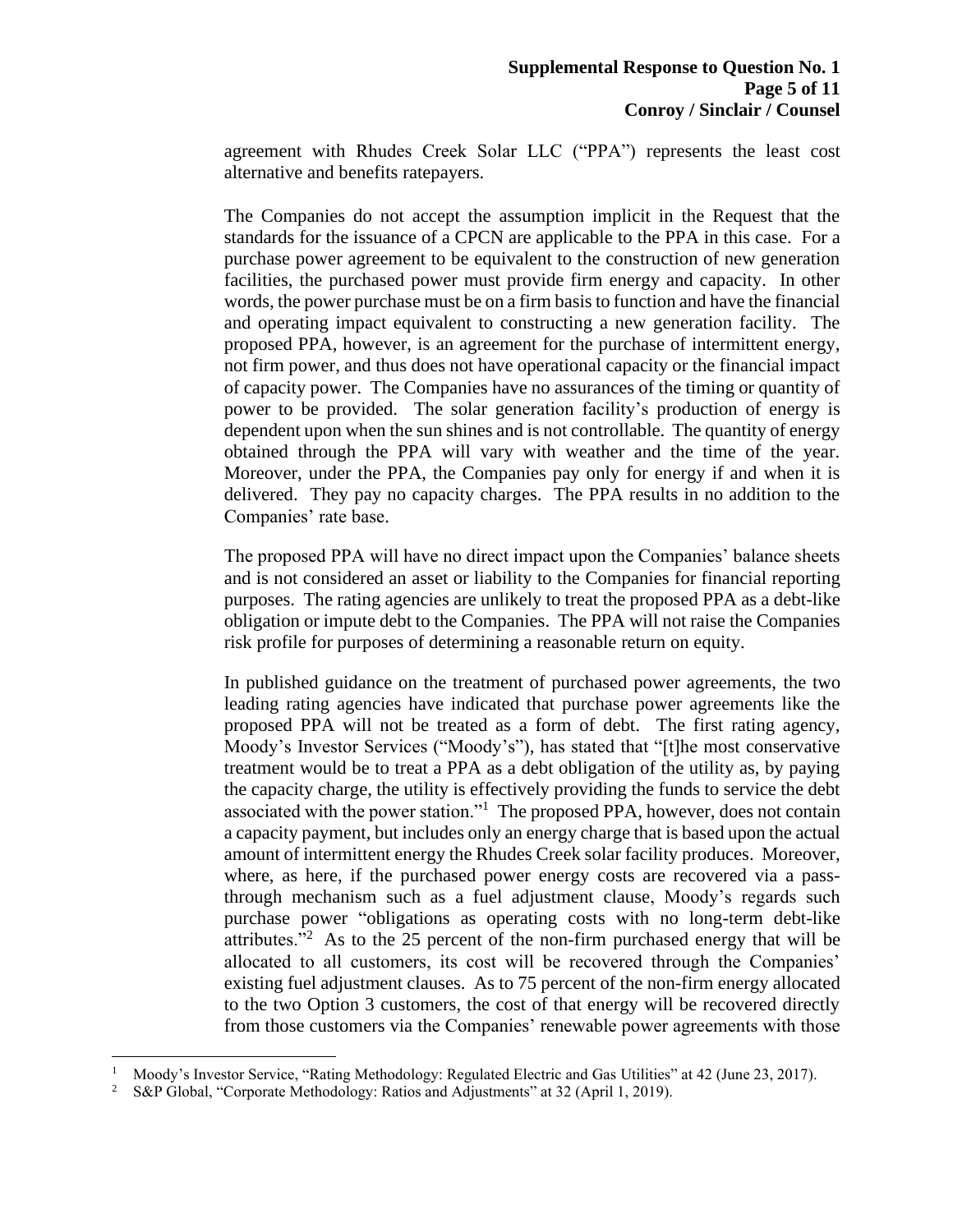customers. The second leading rating agency, S&P Global Ratings ("S&P"), determines a percentage of the present value of the purchase power to be a debt equivalent using an analytically determined risk factor.<sup>3</sup> It calculates "the present value ("PV") of the future stream of capacity payments under the contract." In the case of the proposed PPA, however, the PV would be zero due to the absence of capacity payments.

Thus, the analysis in *Kentucky Utilities Company v. Public Service Commission*, 252 S.W.2d 885 (Ky. 1952), which speaks of "need" and "absence of wasteful duplication," has no application to the Companies' application for approval of the assumption of the PPA's obligations under KRS 278.300 because the proposed PPA does not have the financial and operating impact equivalent to constructing a new generation facility. Assuming, however, for the sake of a complete analysis that the *Kentucky Utilities Company* decision somehow applies to the Companies' application, the record shows the proposed PPA is needed and is not a wasteful duplication under KRS 278.020 as interpreted in the *Kentucky Utilities Company* decision.

The PPA, as it relates to the 25 percent of the non-firm energy allocated to native load customers, satisfies the requirements set forth in KRS 278.020(1) as interpreted and applied in *Kentucky Utilities Company* There the Kentucky Court of Appeals declared that an applicant for a certificate of public convenience and necessity must demonstrate a need for the new facilities and the absence of wasteful duplication. *Id.* at 890. To demonstrate need, an applicant must show a "substantial inadequacy" of existing facilities great enough "to make it economically feasible for the new system or facility to be constructed and operated." *Id.* It must also show that the inadequacy is due to "a substantial deficiency of service facilities beyond what would be supplied by normal improvements in the ordinary course of business." *Id.*

In the current proceeding, the Companies have demonstrated the existence of such a "substantial inadequacy" in their existing generation facilities. The Companies not only lack sufficient facilities to meet the specific existing customer demand for electricity generated from additive renewable resources for the 75 percent of the PPA, their existing fossil fuel generation is unable to generate energy with fossil fuel at costs less than the energy generated from with renewable generation (when combined with the sales of renewable energy credits ("RECs")) for the 25 percent of the PPA. As shown in Mr. Sinclair's testimony, the variable cost of energy produced by Companies' fossil-fuel generation facilities is higher than that from renewable generation (when combined with the sales of RECs). The cause of the higher cost is the fossil fuel used for generation. This "deficiency" in those facilities cannot be remedied through normal improvements in the ordinary course of business. The disparity between the cost of fossil-fuel generation and solar

<sup>3</sup> Standard & Poor's Rating Services, "Utilities: Key Credit Factors for the Regulated Utilities Industry at 14 (Nov. 19, 2013).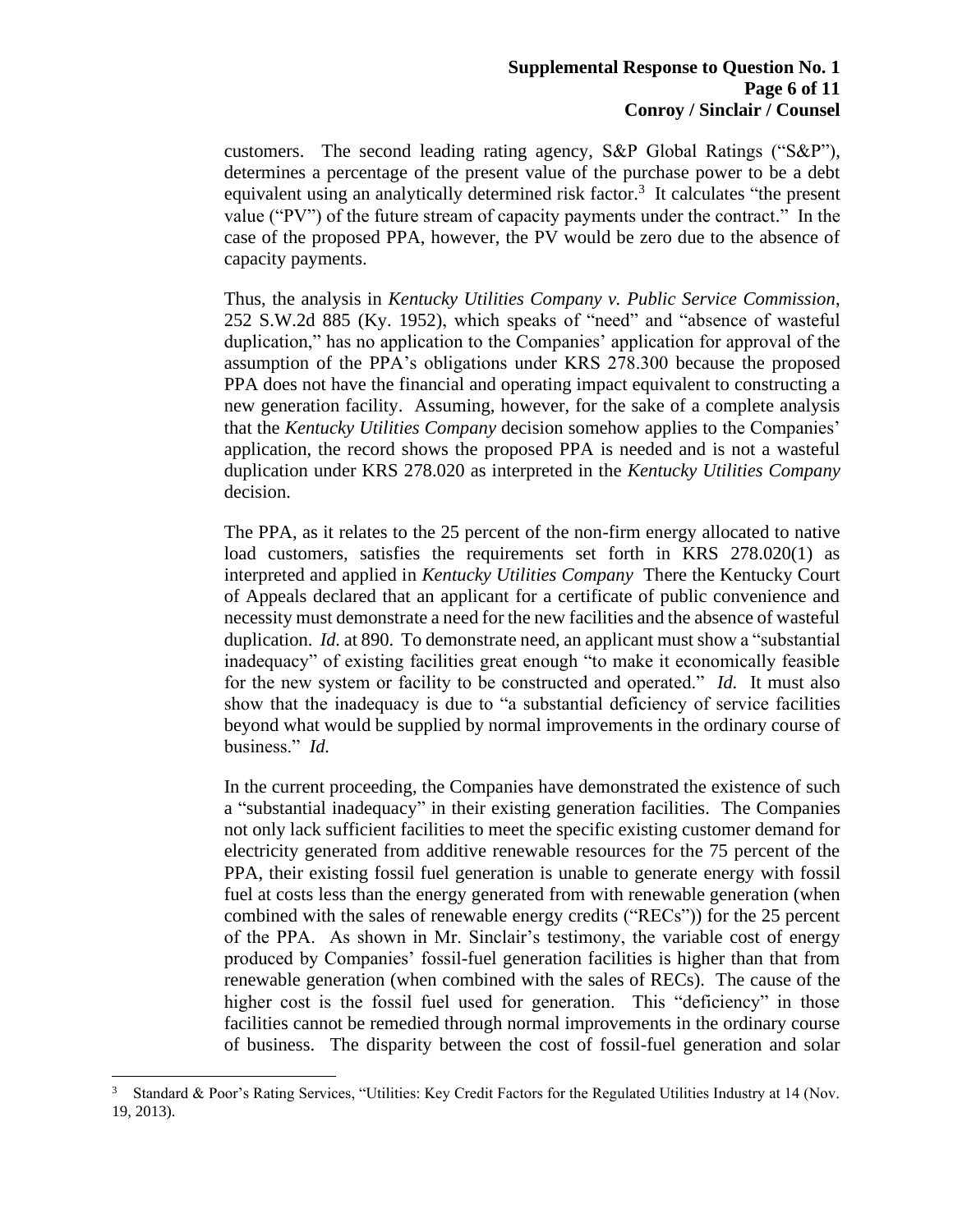generation makes the entry into the PPA economically feasible for the Companies **and produces economic savings for their native load ratepayers.** The PPA allows for a reduction of fuel costs and lower electric rates from sale of RECs. The Companies' efforts to identify various means to reduce costs for their customers is in complete accord with the Commission's longest-standing policy of operating at the least cost when reasonably possible.<sup>4</sup>

The PPA also does not result in wasteful duplication. Wasteful duplication is defined in the *Kentucky Utilities Company* as "an excessive investment in relation to productivity, and an unnecessary multiplicity of physical properties." *Id.* The Commission has previously found that an absence of wasteful duplication may only be demonstrated by showing that all reasonable alternatives were considered prior to the selection of a proposal and that the selected proposal is consistent with least cost principles.<sup>5</sup> The Companies thoroughly evaluated the PPA against other reasonable alternatives, including the use of the Companies' existing fossil fuel generation facilities. In doing so, the Companies used the same sound methods and practices they used in previous analysis presented to and accepted by the Commission involving a variety of decisions.<sup>6</sup> Using this analysis, the Companies

<sup>4</sup> *See, e.g.*, *General Adjustment of Electric Rates of Kentucky Utilities Company*, Case No. 8624 (Ky.PSC Mar. 18, 1983) at 54 (finding that an electric utility "has an obligation to pursue, for Kentuckians, an energy strategy that represents least cost consistent with appropriate reliability"); *The Application of East Kentucky Power Cooperative, Inc. for A Certificate of Public Convenience and Necessity, and a Certificate of Environmental Compatibility for the Construction of 300 MW (Nominal) of Combustion Turbine Peaking Capacity and Related Transmission Facilities in Clark and Madison Counties In Kentucky*, Case No. 92-112 (Ky.PSC Mar. 11, 1993) (finding that construction of construction of combustion turbines without purchasing additional capacity from other sources is the least cost alternative available); *Joint Application of Louisville Gas and Electric Company and Kentucky Utilities Company For the Construction of Transmission Facilities In Jefferson, Bullitt, Meade, and Hardin Counties, Kentucky*, Case No. 2005-00467 (Ky.PSC May 26, 2006) at 18 ("The Commission has long encouraged consideration of least-cost alternatives for meeting projected needs, without explicit consideration of rate impact. Thus, while total project cost should not be the sole factor in transmission route selection, it is nevertheless one of the important factors to consider"); *Application of Cumberland Valley Electric, Inc. For Commission Approval For A Certificate of Public Convenience And Necessity To Install An Advanced Metering Infrastructure (AMI) System Pursuant To KRS 807 KAR 5:001 and KRS 278.020*, Case No. 2018-00056 (Ky.PSC July 9, 2018) (finding proposed AMI system is the least-cost alternative to addressing electric utility's metering needs); *Application of East Kentucky Power Cooperative, Inc. For A Certificate of Public Convenience And Necessity For The Construction of Backup Fuel Facilities At Its Bluegrass Generating Station*, Case No. 2018-00292 (Ky.PSC Feb. 28, 2019) (finding proposed fuel oil project is the most reasonable least-cost alternative for complying with PJM's Capacity Performance requirements); *Electronic Application of Jackson Purchase Energy Corporation For A Certificate of Public Convenience and Necessity To Construct A New Headquarters Facility*, Case No. 2019-00326 (Ky.PSC Jan. 14, 2020) (finding that proposed facility was the least cost alternative). *See also* 807 KAR 5:058, Section 8(1) (requiring all electric generation utilities to develop a "resource assessment and acquisition plan for providing an adequate and reliable supply of electricity to meet forecasted electricity requirements at the lowest possible cost.").

<sup>5</sup> *Application of Kentucky Power Company for Approval of Renewable Energy Purchase Agreement for Wind Energy Resources Between Kentucky Power Company and FPL Illinois Wind, LLC*, Case No. 2009-00545 (Ky.PSC Jun. 28, 2010) at 5-6.

<sup>6</sup> *See, e.g.*, *Joint Application of Louisville Gas And Electric Company and Kentucky Utilities Company For A Certificate of Public Convenience And Necessity And Site Compatibility Certificate For The Construction Of A Combined Cycle Combustion Turbine At The Cane Run Generating Station and The Purchase of Existing Simple Cycle Combustion Turbine Facilities From Bluegrass Generation Company, LLC In LaGrange, Kentucky*, Case No.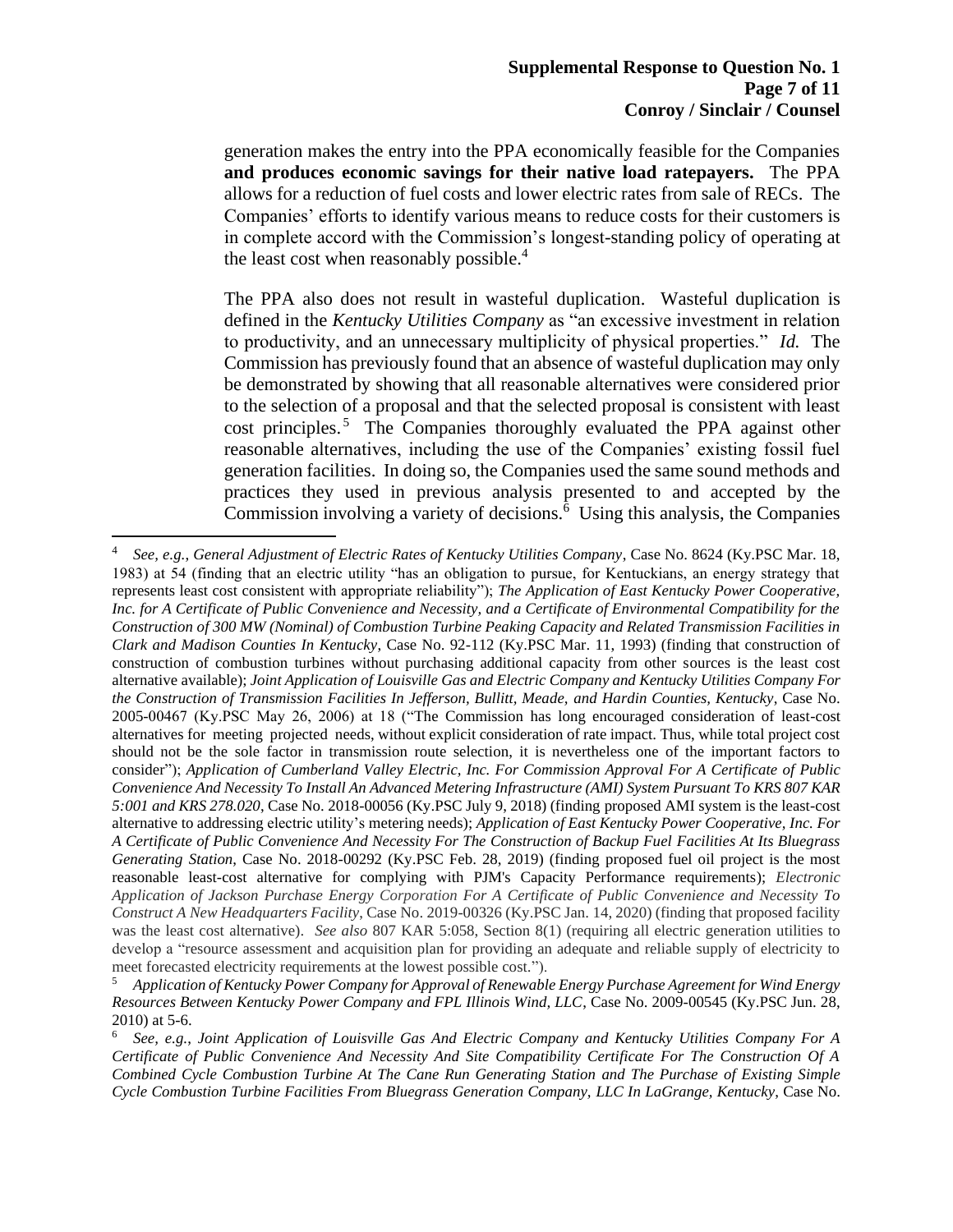found the PPA's energy costs combined with the sale of RECs over the term of the PPA are expected to result in ratepayers achieving lower energy costs over the term of the contract. No "unnecessary multiplicity of physical properties" will result from the Companies' entry into the PPA as the Companies are not constructing or otherwise adding any facilities.

The additional energy that will result from the PPA is not *per se* wasteful or uneconomical merely because it adds to the Companies' present energy supply or the Companies' existing fossil-fuel generation capacity is sufficient to meet the demands of native customers. The Court in *Kentucky Utilities Company* cautions against applying such a simplistic approach to ascertaining whether the construction of utility facilities results in a wasteful duplication of facilities:

An inadequacy of service might be such as to require construction of an additional service facility to supplement an inadequate existing facility, yet the public interest would be better served by substitution one large facility, adequate to serve all the consumers, in place of the inadequate existing facility, rather than constructing a new small facility to supplement the existing small facility. **A supplementary small facility might be constructed that would not create duplication from the standpoint of an excess of capacity, but would result in duplication from the standpoint of an excessive investment in relation to efficiency and a multiplicity of physical properties**.

*Id.* (emphasis added). The Court instead identifies East Kentucky Power Cooperative's proposed generation facilities' cost to deliver energy as the determinative factor. It notes that the Commission's finding that the proposed facilities would deliver energy at a cost at least as low cost as the cost to currently purchase energy touches "upon the question of duplication from the standpoint of an excessive investment in relation to efficiency." *Id.* at 891. The Court's opinion in *Kentucky Utilities Company,* like the Commission's order subject to the appeal, in rejecting the simplistic duplication arguments of the opponents, makes an extensive review of the evidence demonstrating East Kentucky's proposed generation was expected to create an estimated \$3.2 million savings to customers over the life of the project. In doing so, the Court noted "cost … [is] embraced in the question of duplication." *Id.* at 892. More than 50 years later, in accord with the *Kentucky Utilities Company* decision, the Commission again rejected the simplistic duplication argument when granting a certificate of public convenience and

<sup>2011-00375 (</sup>Ky.PSC May 3, 2012); *Joint Application of Louisville Gas and Electric Company and Kentucky Utilities Company for Certificates of Public Convenience and Necessity for the Construction of a Combined Cycle Combustion Turbine at the Green River Generating Station and A Solar Photovoltaic Facility at the E.W. Brown Generating Station*, Case No. 2014-00002 (Ky.PSC Dec. 19, 2014);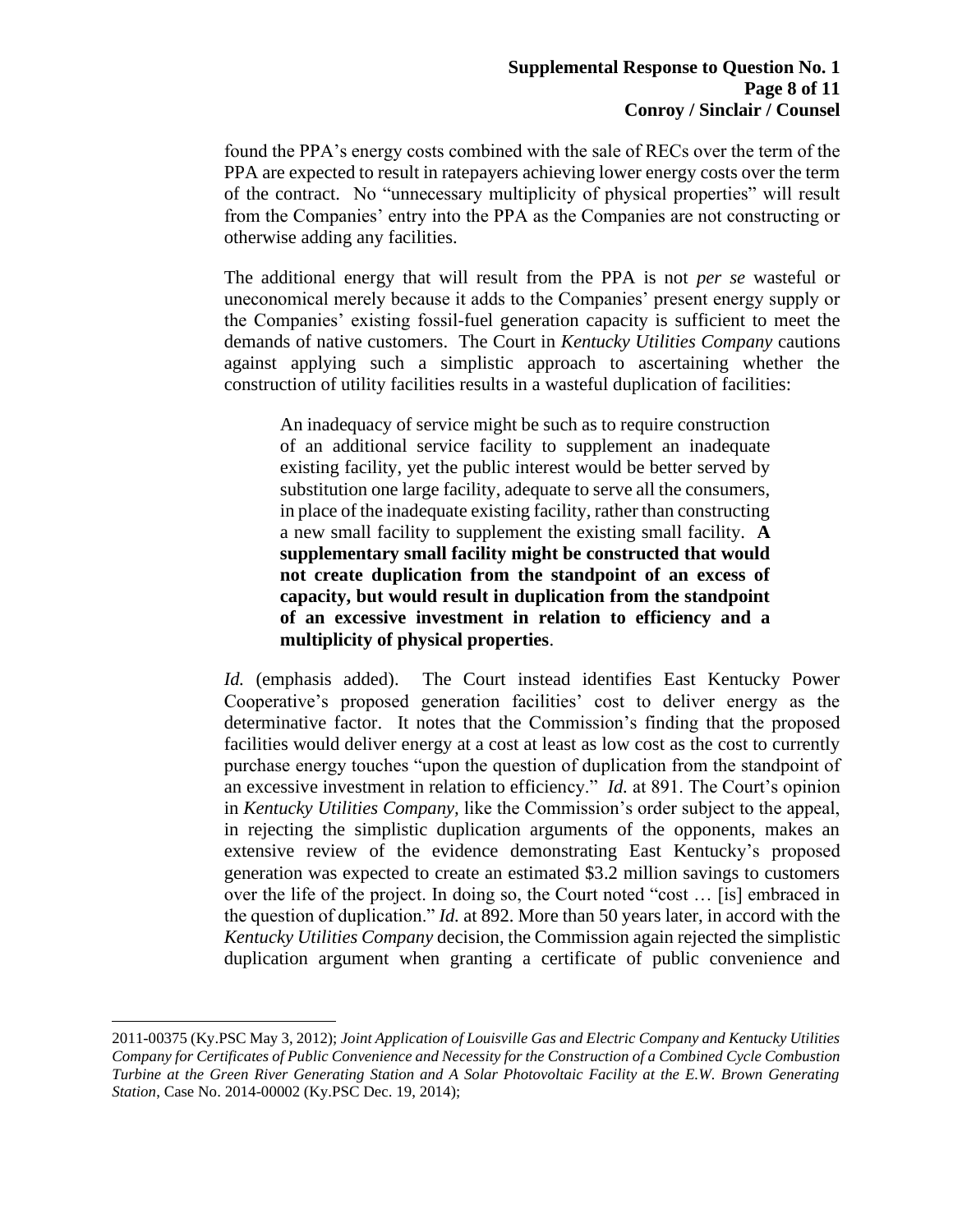necessity to construct a water pipeline facility, noting the presence of excess capacity does not render a utility's proposed facilities as wasteful investment.<sup>7</sup>

Notwithstanding their currently available energy, the Companies' acquisition of intermittent energy for their native load customers' use is an economical and efficient investment. It will result in lower fuel costs than using fossil fuel to generate energy in the Companies' existing fossil fuel generation facilities. Accordingly, it is not wasteful duplication.

In this regard, the PPA is readily distinguishable from those Commission decisions that involved purchased power agreements for firm energy and capacity and in which the Commission applied the criteria set forth in KRS 278.020(1). In Case No. 2009-00545, the Commission denied Kentucky Power Company authorization to enter an agreement for the purchase of wind generated power in large measure because the agreement had "not been shown to be least-cost compared to Kentucky Power's available energy sources."<sup>8</sup> The Commission noted that the cost of the wind energy was substantially above Kentucky Power's cost of generation.<sup>9</sup> In the present case, the cost of the energy acquired under the PPA is expected to be significantly less than the Companies' currently available energy from their existing fossil fuel generation facilities and should be the least cost source over the PPA's term.<sup>10</sup>

Similarly, in Case No.  $2018-00050$ ,<sup>11</sup> the Commission denied South Kentucky RECC's request to enter into a purchase power agreement because of the lack of evidence that the agreement would produce savings. South Kentucky RECC had proposed to enter an agreement to purchase 58 MW 7 x24 firm energy for 20 years and a financial capacity hedge of 68 MW for 18 years. It asserted that the proposed agreement would result in an estimated net present value savings of between \$89.7 million and \$122.8 million in wholesale power costs. In its decision, the Commission found South Kentucky RECC has underestimated significant costs "which creates questions about the actuality of the projected cost savings" and was unable to establish that the proposed agreement would not result in wasteful duplication.<sup>12</sup> In the present case, in contrast, the Companies have conducted a rigorous analysis of the existing and reasonably expected market conditions and have shown that the PPA, including revenue from the sale of RECs, will produce

<sup>7</sup> *The Application of Kentucky-American Water Company For A Certificate of Convenience and Necessity Authorizing The Construction of Kentucky River Station II, Associated Facilities And Transmission Main*, Case No. 2007-00134 (Ky.PSC Apr. 25, 2008) at 41 (stating the presence of excess capacity does not necessarily render a utility's proposed facilities as wasteful investment).

<sup>8</sup> *Kentucky Power Company*, Case No. 2009-00545 (Jun. 28, 2010) at 6.

<sup>9</sup> *Id.* The Commission found the cost of wind energy to be approximately \$43/MWh and Kentucky Power's existing cost of generation to be \$34/MWh.

<sup>&</sup>lt;sup>10</sup> 2019 Resource Assessment: Renewable RFP at  $23 - 26$  (Dec. 2019).

<sup>11</sup> *Electronic Application of South Kentucky Rural Electric Cooperative Corporation For Approval of Master Power Purchase and Sale Agreement and Transactions Thereunder*, Case No. 2018-00050 (Ky.PSC Sep. 27, 2019) <sup>12</sup> *Id.* at 30-31.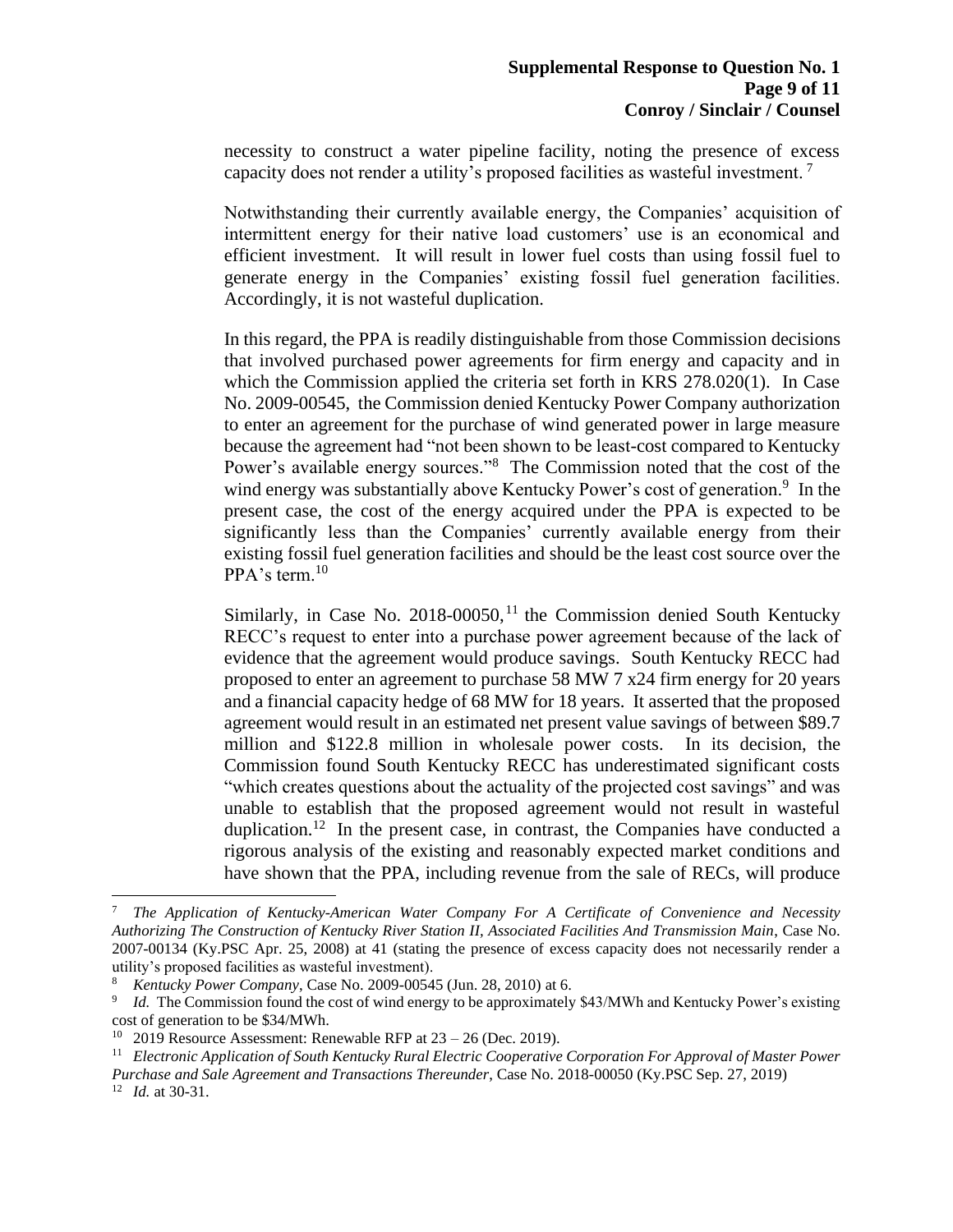savings and is the least cost alternative to other energy generated by burning fossil fuel at their existing generation facilities over the PPA's term.

In Case No. 2013-00144, the Commission discussed but did not expressly apply the criteria of KRS 278.020(1) to approve Kentucky Power Company's purchased power agreement with a biomass-fired electric generation facility.<sup>13</sup> Instead the Commission focused almost exclusively upon the policy objectives contained in KRS 154.27-020(2). Finding that the record contained no evidence of the need for the additional capacity and that the applicant had failed to conduct any economic or cost-benefit analyses to support the proposition that the proposed agreement would be economical in the long term, the Kentucky Court of Appeals reversed this Order. *Kentucky Industrial Utility Customers v. Kentucky Public Service Commission*, 504 S.W.3d 695 (Ky. App. 2016). In its decision, the Kentucky Court of Appeals noted that the Commission "was still required to consider other factors **such as the reasonableness of the costs in comparison with other alternatives**." *Id.* at 709 (emphasis added). Simply put, in that proceeding as in the current proceeding, the Commission cannot disregard the cost of the acquired energy or how it compares to other available sources. Any review that focuses erroneously upon the simplistic contention of whether the PPA only results in excess energy and overlooks the PPA's effect upon lowering fuel costs is in conflict with the *Kentucky Utilities Company* decision and Commission's longstanding approach to regulation. The Commission has previously recognized that "'least cost' is one of the fundamental principles utilized when setting rates that are fair, just and reasonable."<sup>14</sup> It has noted that the principle of least cost is "embedded in KRS  $278.020(1)$ ."<sup>15</sup> It has firmly declared that it "is responsible for ensuring that utilities provide safe and reliable electric service at **the least cost**."<sup>16</sup> And it has directed all electric generation utilities to develop on a regular ongoing basis a "resource assessment and acquisition plan for providing an adequate and reliable supply of electricity to meet forecasted electricity requirements at the lowest possible cost." $17$ Kentucky's highest court has noted that one of the Commission's most important objectives is "providing **the lowest possible cost** to the ratepayers." <sup>18</sup> The

<sup>13</sup> *Application of Kentucky Power Company for Approval of the Terms and Conditions of the Renewable Energy Purchase Agreement for Biomass Energy Resources Between the Company and Ecopower Generation-Hazard LLC: Authorization to Enter into the Agreement: Grant of Certain Declaratory Relief; and Approvals and Relief*, Case No. 2013-00144 (Ky.PSC Oct. 10, 2013).

<sup>14</sup> *Kentucky Power Company*, *supra* note 3, at 5.

<sup>15</sup> *Id.* at 30-31.

<sup>16</sup> *Application of Kentucky Power Company For: (1) A General Adjustment of Its Rates For Electric Service; (2) An Order Approving Its 2014 Environmental Compliance Plan; (3) An Order Approving Its Tariffs And Riders; and (4) An Order Granting All Other Required Approvals and Relief*, Case No. 2014-00396 (Ky.PSC Jun. 22, 2015) at 34 (emphasis added).

<sup>&</sup>lt;sup>17</sup> 807 KAR 5:058, Section 8(1) (requiring all electric generation utilities to develop a "resource assessment and acquisition plan for providing an adequate and reliable supply of electricity to meet forecasted electricity requirements at the lowest possible cost.").

<sup>18</sup> *Public Service Commission v. Continental Telephone Company*, 692 S.W.2d 794, 799 (Ky. 1985) (emphasis added).